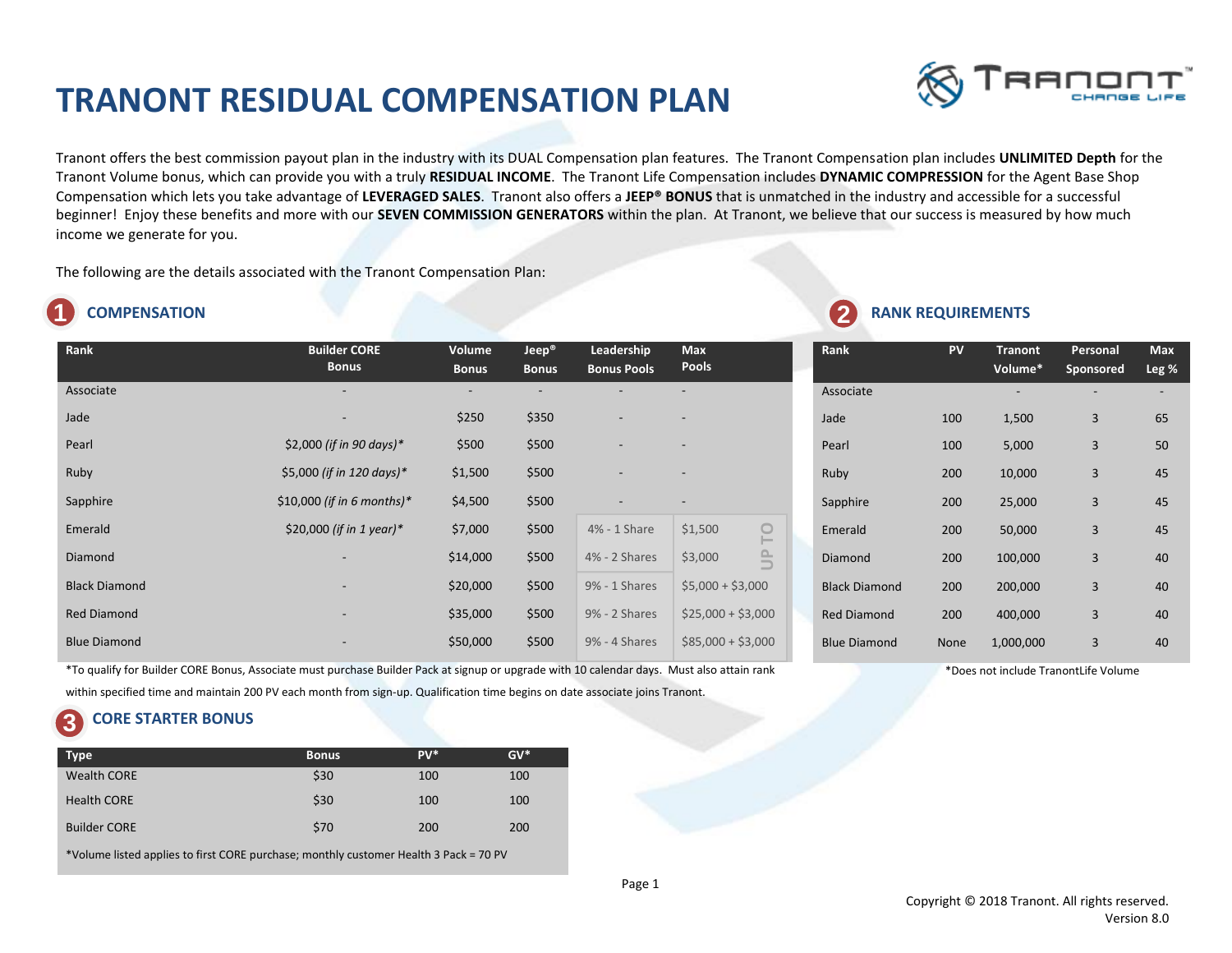# **COMPENSATION PLAN DETAILS**

### **JEEP® BONUS DETAILS**

- Associate must be the registered owner of a qualified Jeep® (the "Vehicle") to receive the Jeep bonus.
- Associate must qualify each month at the rank of Financial Consultant or higher to receive Jeep® Bonus.
- As an alternative to earning the Jade rank, Associate can earn a \$500 Jeep® bonus by maintaining 1,500 PV and a minimum of 3 Customers or 3 Retail Services *(Associate must be the registered owner of the Vehicle).*
- Associate must have 1,500 in group volume and meet the minimum leg requirements to qualify for the Tranont Jeep® Bonus.
- Jeep® Bonus payment is limited to 2 cars per household or business partnership.
- Associate can earn 2<sup>nd</sup> Jeep® bonus in household or partnership by, first purchasing a second qualified Vehicle and maintaining the Jade rank, or higher, for 2nd partner position. Second position must also maintain 400 PV each month.
- Tranont will pay Associate up to the amount specified in the Jeep® Bonus program.
- Tranont is not responsible for securing the vehicle, securing/paying the lease or securing/paying the loan payment of the vehicle associated with the Jeep® Bonus program.
- Tranont will pay the Jeep® Bonus to qualifying Associates as long as Associate is able to provide continued proof of lease/ownership on a bi-annual basis or as requested by Tranont.
- All Jeep® makes and models are accepted and approved for the Tranont Jeep® Program.
- Associate must apply the Tranont decal package to the vehicle and send picture of the vehicle with decals to Tranont Support (support @tranont.com) to qualify for the Jeep® Bonus.
- All associates must adhere to the Jeep® Bonus program to continue to receive Jeep® Bonus
- If Associate is unable or unwilling to purchase a qualified vehicle they will receive their qualified rank Volume bonus only.
- Qualifying Jeep vehicles must be three (3) model years old or newer at the time of purchase and must be upgraded if the vehicle becomes more than 6 model years old. Jeep® Wranglers may be five (5) model years old or newer to qualify for the Jeep bonus.
- Associate is solely responsible for any lease, loan payment, auto insurance, and/or service of the vehicle.
- Tranont or TranontLife is not responsible for any accident, dismemberment or death relating to driving or occupying any car associated with the Car Bonus program.
- Jeep® is a registered trademark of Chrysler Group LLC.

#### **COMPENSATION PLAN DETAILS**

- Personally Sponsored (PS): Includes any individual that you personally referred to Tranont at the Associate Level.
- Personal Volume (PV) & Customer Volume (CV): Volume from an Associate's personal orders and sales*.*
- Group Volume (GV): The Personal Volume of all other Associates in the Associate's Organization after the Max Leg % rule has been applied *(does not include TranontLife volume or points)*.
- Group Volume calculations are subject to Leg % requirements outlined in the compensation table.
- Active: A Tranont Associate is Active if they have 100 PV within a given month & pay their annual renewal fee of \$49 *(paid on anniversary date)*.
- Associates must have at least 3 personally sponsored Associates to qualify for commissions all ranks above Associate in the Tranont Compensation Program *(does not include TranontLife Compensation Program).*
- Commissions are calculated and paid on the 10th day of each month and are paid one full month in arrears.
- Commission qualifications must be met within the calendar month to be considered for commission payment.
- Leadership Bonus Pools: Tranont Bonus Pools will be paid up to the percentage outlined in the Tranont Compensation Table.
- Leadership Bonus Pools: Tranont Bonus Pools are calculated on total company Group Volume for a given month.
- Leadership Bonus Pools: Pool commissions are subject to the total company Group Volume and the number of shares in the given pools each month. Pool commissions are calculated based on the individuals that qualify for the pools and the number of shares in each month.
- To qualify for Builder CORE Bonus, Associate must purchase Builder Pack at signup or upgrade with 10 calendar days of signup. Associate must also attain rank within specified time and maintain 200 PV each month from sign-up. Qualification time begins on date associate joins Tranont.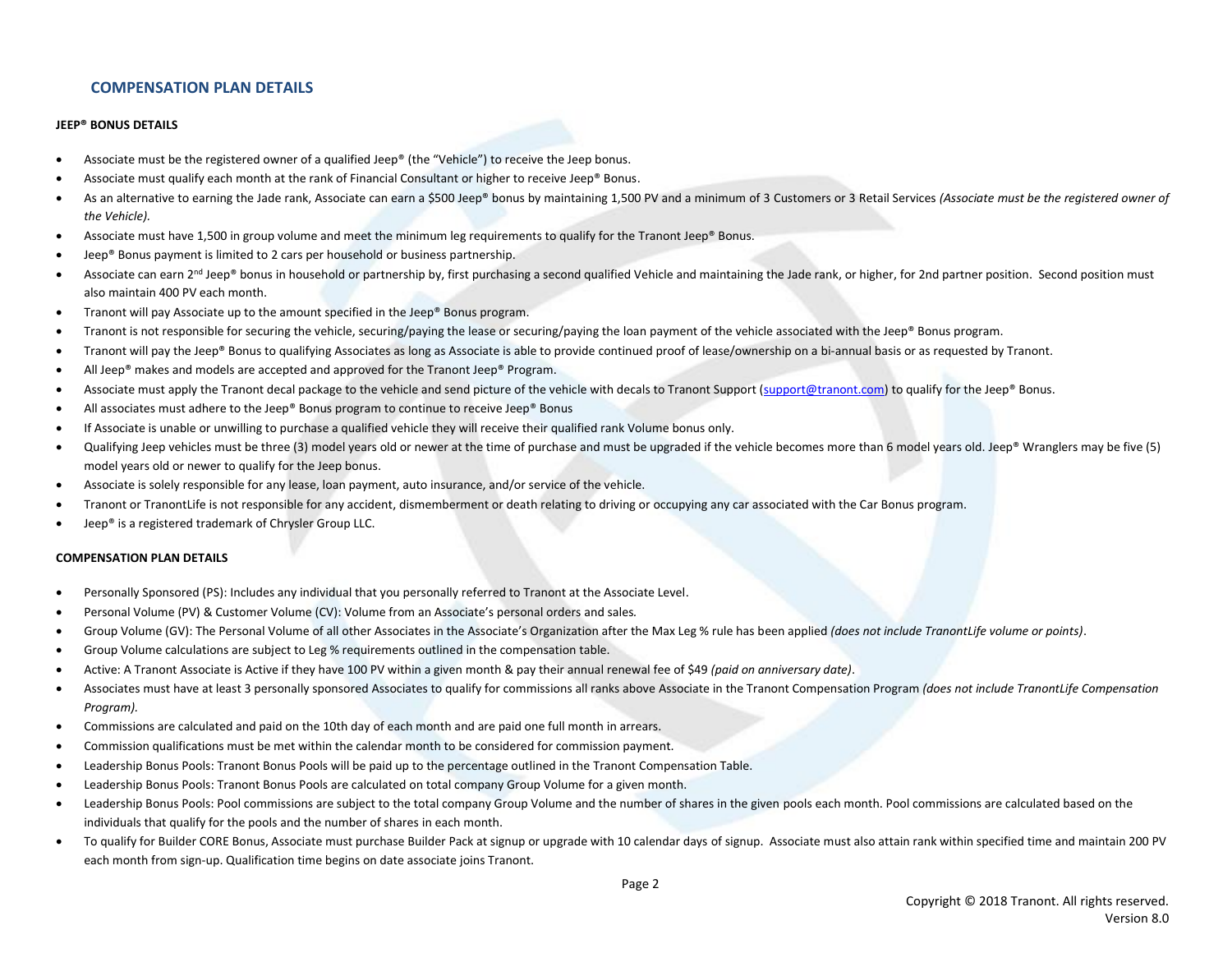- Rank qualifications for the Builder CORE Bonus must be met within the specified time outlined but will be counted from pay period to pay period.
	- $\circ$  Example: Associate joining Tranont on January 5<sup>th</sup> will have until April 10<sup>th</sup> (April Commission Date) to qualify for the Pearl rank requirements
- Tranont Retail Services consist of products and services that are available to Tranont Associates to use or retail to others. These services currently consist of Merchant Processing (National Processing), Satellite TV (Direct TV & Dish), Legal Services, Business Phones (Jive), Business Defend (Invisus), Home Security (NorthStar, VIVINT) and Tranont Energy.
- Tranont reserves the right to pay monthly commissions off the profit Tranont receives from the Retails Wealth Services partners for the service.
- Tranont Retail Services Commission percentages paid to the associates are based on the number of Active Retails Services Accounts. See the following details below:

| <b>Tranont Customer Volume (CV)</b> | <b>Commission %</b> |  |
|-------------------------------------|---------------------|--|
| $0 - 499$                           | 10%                 |  |
| $500 - 999$                         | 20%                 |  |
| $1,000+$                            | 35%                 |  |

• The following table outlines the Core Tranont Services and Retail Service Partnerships, the Revenue Amount Tranont receives from each and Term of service:

| <b>Tranont Retail Service Commission Table - US</b> | Amount                          | <b>PV****</b> | Term              |
|-----------------------------------------------------|---------------------------------|---------------|-------------------|
| <b>Tranont Customer CORE</b>                        | \$100                           | 50            | Life <sup>*</sup> |
| <b>Tax Bot</b>                                      | \$9                             | 3             | Life*             |
| Tranont Legal – Individual, Family, or Business     | \$16, \$18, or \$35             |               | Life <sup>*</sup> |
| Tranont Defend - Various Products & Packages        | \$5-\$30 (depending on product) | 30%           | Life <sup>*</sup> |
| <b>Tranont Credit Services</b>                      | \$50                            | 15            | Life <sup>*</sup> |
| Direct TV & Dish                                    | \$30                            | 10            | 1 Year*           |
| <b>Tranont Solar***</b>                             | \$2000**                        | 30%           | 1 Year*           |
| <b>Merchant Processing (National Processing)</b>    | 50% of received profit          | 30%           | Life*             |
| <b>Business Phone (Jive)</b>                        | 40% of received profit          | 30%           | Life <sup>*</sup> |
| <b>Business Defend (Invisus)</b>                    | 50% of received profit          | 30%           | Life <sup>*</sup> |
| <b>Tranont Tax Service</b>                          | 50% of received profit          | 30%           | Life <sup>*</sup> |
| <b>Tranont Credit Services (Re-Credit)</b>          | 50% of received profit          | 30%           | Life*             |
| <b>Tranont Entity &amp; Estate Planning</b>         | 50% of received profit          | 30%           | 1 Year*           |
| Tranont Home Security (Northstar)***                | \$30                            | 10            | 1 Year*           |
| <b>Tranont Energy</b>                               | 50% of received profit          | 30%           | Life <sup>*</sup> |
| <b>Sprint</b>                                       | \$10                            | 3 Per Line    | 1 Year*           |

**\*As long as customer continues paying for the service(s) Commissions are based off of the amount collected by Tranont. Commissions paid for the term of 1 or 2 years will pay consecutive after the first months of commissions are paid.**

**\*\*This amount is shown for illustration purposes only and based on an average system installation. Actual revenue will vary. Commission is paid to referring Associate at 30% of revenue received in a lump sum payment. PV is also based on actual revenue received and amortized over 12 months**

**\*\*\*Tranont Solar pays an upfront bonus of 30% of the commission paid to Tranont**

**\*\*\*\*All Retail Service Commission PV Percentages are based off the proceeds paid to Tranont by Tranont's Partner vendor. Example: \$100 paid to Tranont = 30 PV or 30%**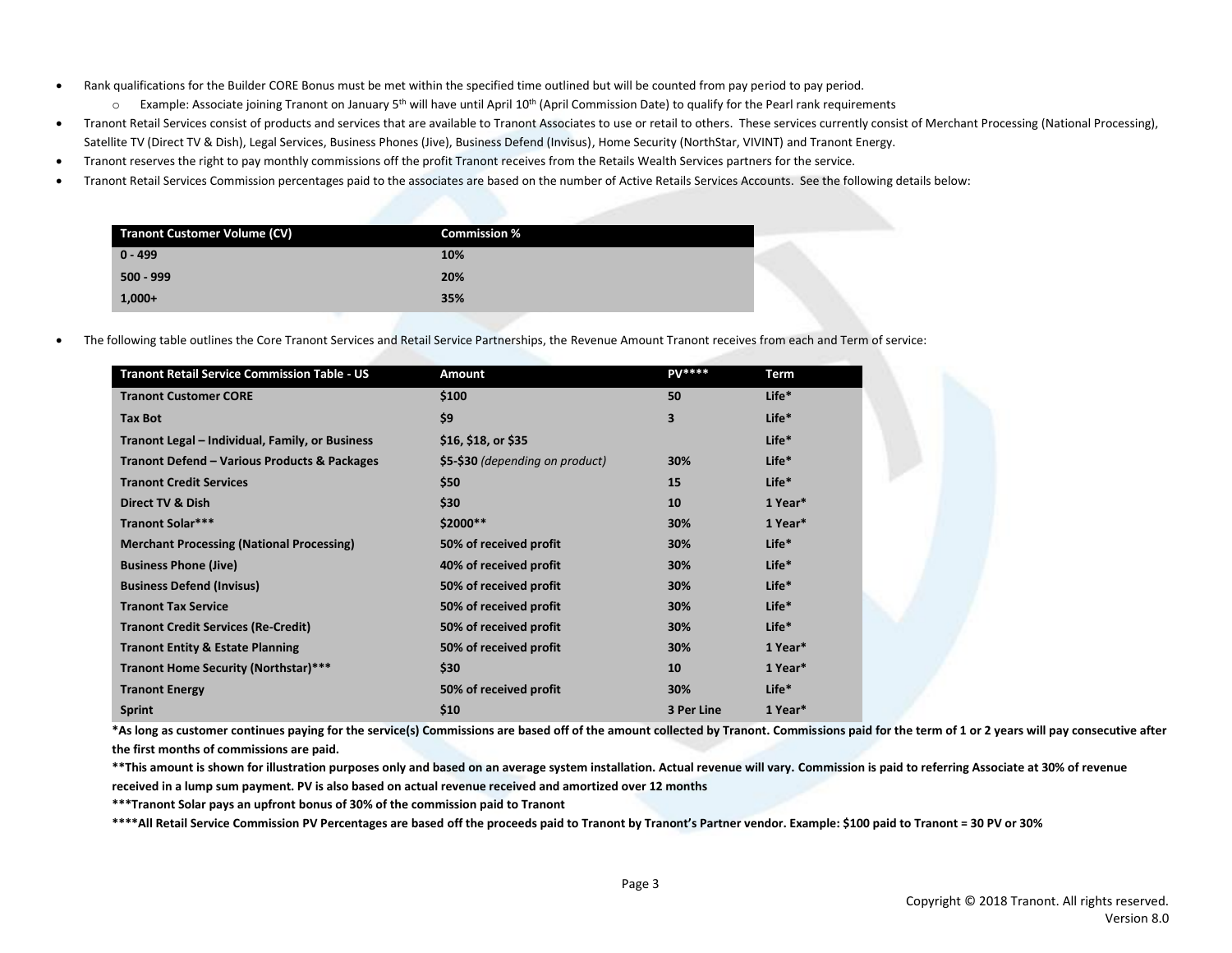| <b>Tranont Retail Service Commission Table - Canada</b> | <b>Amount</b>                   | <b>PV****</b> | Term              |
|---------------------------------------------------------|---------------------------------|---------------|-------------------|
| <b>Tranont Customer CORE</b>                            | \$100                           | 30            | Life*             |
| <b>Tax Bot</b>                                          | \$9                             | 3             | Life*             |
| Tranont Defend - Various Products & Packages            | \$5-\$30 (depending on product) | 30%           | Life*             |
| <b>Tranont Solar***</b>                                 | Up to \$2000**                  | 30%           | 1 Year*           |
| <b>Merchant Processing (Take Payments)</b>              | 50% of received profit          | 30%           | Life*             |
| <b>Business Phone (Iristel)</b>                         | Up to 40% of received profit    | 30%           | Life <sup>*</sup> |
| Internet (Iristel)                                      | Up to 40% of received profit    | 30%           | Life <sup>*</sup> |
| <b>Business Defend (Invisus)</b>                        | 50% of received profit          | 30%           | Life*             |
| <b>Tranont Credit Services (Debt Freedom)</b>           | 50% of received profit          | 30%           | Life*             |
| Tranont Home Security (VIVINT)***                       | \$30                            | 10            | 1 Year*           |
| <b>Tranont Energy</b>                                   | 50% of received profit          | 30%           | Life <sup>*</sup> |

**\*As long as customer continues paying for the service(s) Commissions are based off of the amount collected by Tranont. Commissions paid for the term of 1 or 2 years will pay consecutive after the first months of commissions are paid.**

**\*\*This amount is shown for illustration purposes only and based on an average system installation. Actual revenue will vary. Commission is paid to referring Associate at 30% of revenue received in a lump sum payment. PV is also based on actual revenue received and amortized over 12 months**

**\*\*\*Tranont Solar pays an upfront bonus of 30% of the commission paid to Tranont**

**\*\*\*\*All Retail Service Commission PV Percentages are based off the proceeds paid to Tranont by Tranont's Partner vendor. Example: \$100 paid to Tranont = 30 PV or 30%**

- Tranont Retail Services also generate Personal Volume at the rate of 30% of the revenue Tranont receives from the Retail Service partner(s) for the services *(see above table).*
	- o Example: \$100 profit paid to Tranont from National Processing generates 30 points of Personal Volume to the referring Tranont Associate.
- Tranont CORE Health products provide associates with the opportunity to earn volume and commission for the product pack or for individual product sold. These commissions differ from the Retail Commissions available with the Tranont Wealth CORE and Retail Services.
- The following table outlines the Tranont Health products, price and Associate volume and Customer volume for each of the products.

| <b>Tranont Health Retail Service Commission Table</b><br><b>Retail Pricing</b><br><b>Preferred Pricing</b><br><b>Associate Volume</b><br><b>Associate Pricing</b><br><b>Customer Volume</b><br>[Life]<br>\$45<br>\$50<br>\$40<br>25<br>20<br>\$40<br>\$35<br>[Balance]<br>\$45<br>20<br>20<br>[Vibe]<br>\$45<br>\$50<br>\$40<br>25<br>20<br>$$115*$<br>$100**$<br>\$145<br>\$130<br>70<br><b>Tranont Health CORE</b><br>$$215*$<br>200<br><b>Tranont Builder CORE</b><br>150 |  |  |  |
|------------------------------------------------------------------------------------------------------------------------------------------------------------------------------------------------------------------------------------------------------------------------------------------------------------------------------------------------------------------------------------------------------------------------------------------------------------------------------|--|--|--|
|                                                                                                                                                                                                                                                                                                                                                                                                                                                                              |  |  |  |
|                                                                                                                                                                                                                                                                                                                                                                                                                                                                              |  |  |  |
|                                                                                                                                                                                                                                                                                                                                                                                                                                                                              |  |  |  |
|                                                                                                                                                                                                                                                                                                                                                                                                                                                                              |  |  |  |
|                                                                                                                                                                                                                                                                                                                                                                                                                                                                              |  |  |  |
|                                                                                                                                                                                                                                                                                                                                                                                                                                                                              |  |  |  |

\*Additional \$25 charge for Tranont Back Office Business Tools is required for Associates while on the CORE *(e.g., Tranont Health CORE with Back Office Business Tools = \$140/month, Tranont Builder CORE with Back Office Business Tools = \$240/month). \*\*100 PV is given for the first CORE purchase in each month. 70 PV is given for each purchase thereafter.*

- Tranont allows Preferred Customers to purchase Tranont Retail Health products at preferred customer pricing.
- In order to maintain Preferred Customer status, customer must pay an annual \$40.00 USD Preferred Customer Membership
- Customer Volume counts towards your Personal Volume
- In order to participate in the Tranont Compensation Plan, Associate must maintain a business that is free and clear of any disciplinary action and must be active in the month that commissions are paid.
- Tranont reserves the right to charge a \$3.00 check fee for all commissions payments made to Tranont Associates.
- All income potentials are listed in this document for example purposes only and assumes a fully maximized compensation structure and are not guaranteed in any way.
- Tranont Compensation Plan is subject to change at any time.